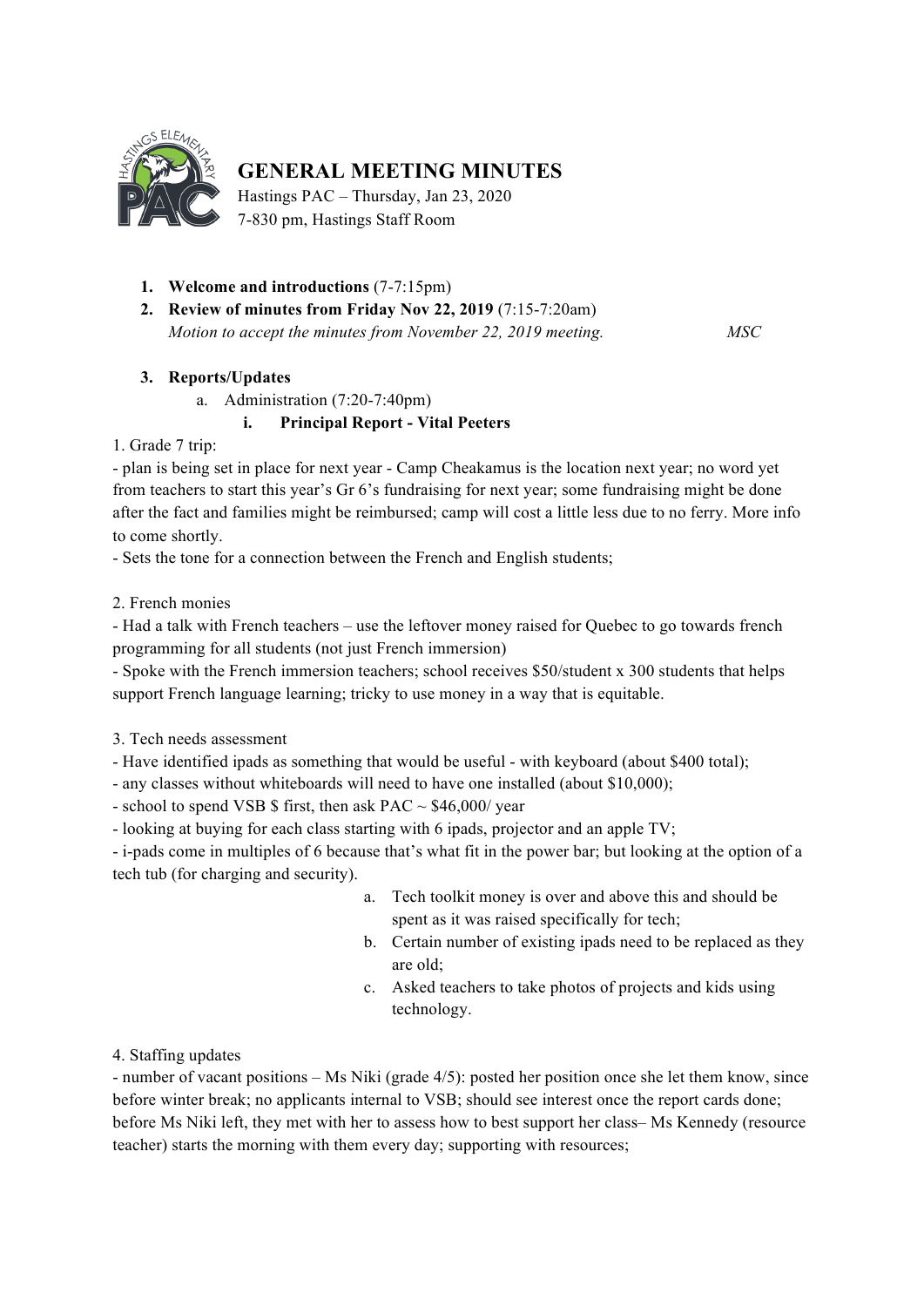- Mr. Shaun (W/T/F music and PE prep; resource) position also vacant: working on filling the Friday soon.

- Mme Morgan is here temporarily covering for Mme Danielle on her leave.

- Support worker position: employee services in charge

- Not a reflection on Hastings, but the Vancouver teacher market.

5. District News

- Registration going quite well; no catchments for French (you can now go to any FI school you want).

- Now you can see when registering how many spots there are and how many filled.

- Only one French immersion class next year; now that they've removed the catchments, there is no weight given to the first choice (but Vital needs to check that for sure).

- If we don't have enough staffing, surplus. Number of classes in each grade is decided by admin.

- Question: how do you address the "bulge" when each year - intake more in grade 1; 2 more students allowed from K.

## **ii. Vice Principal Report - Susan Dent**

1. Leadership in school

- Looking at programs: Peer Helpers (formally FIZZ / FOZZ) as it is more self-explanatory;

- 35 kids showed up for first meeting; grades 5-7;

- start figuring out the structure next week; Mr. Benson will be helping.

- Student group; Lots of interest in climate change

2.Upcoming school activities/events and student opportunities

- a. Jazz Band from Templeton performing for the grade 6&7.
- b. Bussing the entire school in this spring: Chan Theatre ("Root and Shoot")
- c. Ms Katelyn will start ukuleles next week.

# **b. PAC Chair Report - Jacqueline Shaben (7:40-7:50pm)**

- i. Highlights from past month
	- 1. Speaker Lara Boyd on "The Learning Brain" : some takeaways:
		- a. Struggling is ok developing new neural pathways; more meaningful change.
		- b. studying coupled with intense Exercise 24hours later; needed the rest, exercise to move it to the long term memory.
		- c. Someone suggested recording and posting the speakers online.
		- d. Next speaker: Suzanne Ferrara: occupational therapists: Calm Kids / Calm Families – March  $5<sup>th</sup>$  – 7pm.

ii. Great turnout at the last PAC meeting; this years focus is about making meaningful connections with other parents; staff, teachers, admin.

### **c. Treasurer Report – Yvonne Connors (7:50-8:00 pm)**

- i. Currently in PAC accounts Gaming: approx. \$18,000; Operating: approx. \$18,000
- ii. In the event of a surplus: parents to come up with ideas to spend the money;
- iii. HSBC Account